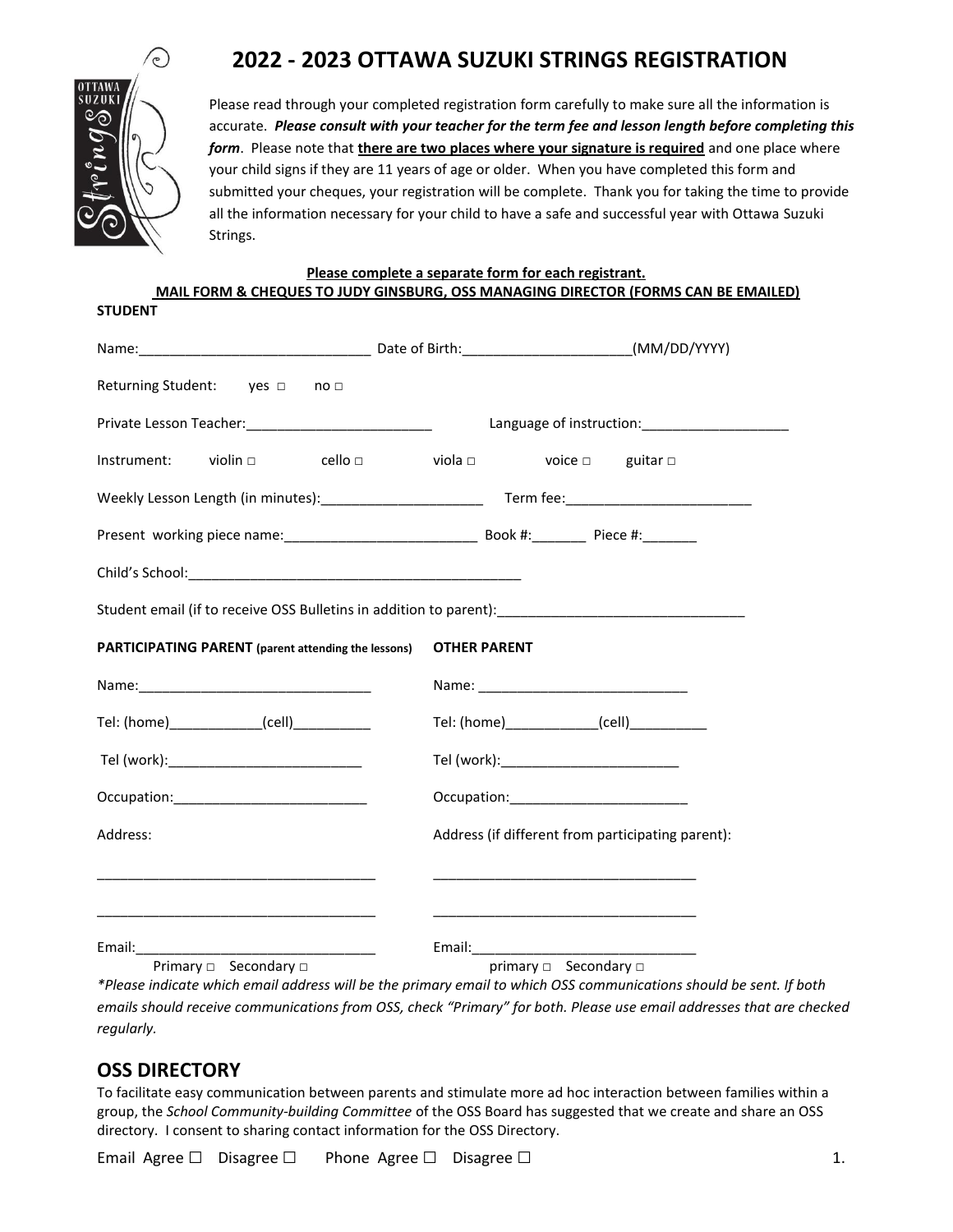### **MEDICAL INFORMATION**

Medical conditions:

Medications:

*Ottawa Suzuki Strings Ottawa undertakes to treat the information included in this form as confidential. It will only be made available on a need-toknow basis to relevant teachers, chaperones and emergency response personnel.*

## **PAYMENT POLICIES**

- 1. The registration form must be signed for the registration to be accepted.
- 2. There are two payment options: Cheque or Etransfer
	- Cheque: Please make your cheques payable to *Ottawa Suzuki Strings* and submit them with your registration form. Term fee cheques should be post-dated per the cheque/etransfer date shown below.
	- Etransfer: Term fee etransfers must be received by the cheque/etransfer date shown below. Please email etransfers to *admin@ottawasuzukistrings.ca*
- 3. Non-refundable Ottawa Suzuki Strings school registration (member fees) are in addition to term fees. The membership fee for all students in one family may be paid as a single cheque or etransfer.
- 4. Please select method of payment: Cheque  $\square$  Etransfer  $\square$

|                       | <b>NEW STUDENTS ONLY</b>             | <b>RETURNING STUDENTS ONLY</b> |                        |                           |
|-----------------------|--------------------------------------|--------------------------------|------------------------|---------------------------|
|                       | Cheque dated on date of registration |                                | Rec'd by June 30, 2022 | Rec'd after June 30, 2022 |
| $1st$ child           | \$80.00                              | $1st$ child                    | \$80.00                | \$115.00                  |
| $2nd$ child           | \$40.00                              | $2nd$ child                    | \$40.00                | \$55.00                   |
| 3rd child             | \$25.00                              | $3rd$ child                    | \$25.00                | \$35.00                   |
| 4 <sup>th</sup> child | no charge                            | 4 <sup>th</sup> child          | no charge              | no charge                 |

#### **REGISTRATION & ADMINISTRATION/MEMBERSHIP FEES:**

| TERM                              | <b>CHEQUE/ETRANSFER DATE</b> |  |
|-----------------------------------|------------------------------|--|
| Term 1 (begins September 5, 2022) | <b>August 22, 2022</b>       |  |
| Term 2 (begins November 7, 2022)  | <b>October 24, 2022</b>      |  |
| Term 3 (begins January 23, 2023)  | <b>January 9, 2023</b>       |  |
| Term 4 (begins April 3, 2023)     | March 20, 2023               |  |

**5. REFUNDS:** *Refunds will not be issued for lessons missed by the student*. Lessons missed by the teacher will be made up on a schedule mutually acceptable to teacher and student. Lessons missed by the teacher can also be made up by an OSS approved substitute at the regular lesson time/location at the discretion of the private teacher. Teacher time spent at student rehearsals with an accompanist (e.g., before exams, the Kiwanis festival, or solo performances) is considered lesson time, and in particular may be used to make up lessons missed by the teacher.

**6. WITHDRAWAL:** Should a parent decide to interrupt their child's musical studies mid-term, fees for the remaining weeks of lessons in the term are not refunded. *Parents must provide a minimum of two weeks written notice of withdrawal prior to the start of a new term in order to have their fees for the upcoming term refunded*. Notice must be submitted to Judy Ginsburg, the Ottawa Suzuki Strings Managing Director, a[t admin@ottawasuzukistrings.ca.](about:blank)

**7. NSF PAYMENTS:** All NSF (bounced cheque) payments are subject to a \$25.00 administration fee.

#### **I HAVE READ, I UNDERSTAND, AND I AGREE TO ABIDE BY ALL OF THE FOREGOING GENERAL STIPULATIONS.**

**Name:\_\_\_\_\_\_\_\_\_\_\_\_\_\_\_\_\_\_\_\_\_\_\_\_\_\_\_\_\_\_\_\_\_\_\_\_\_\_\_\_\_\_\_\_\_\_**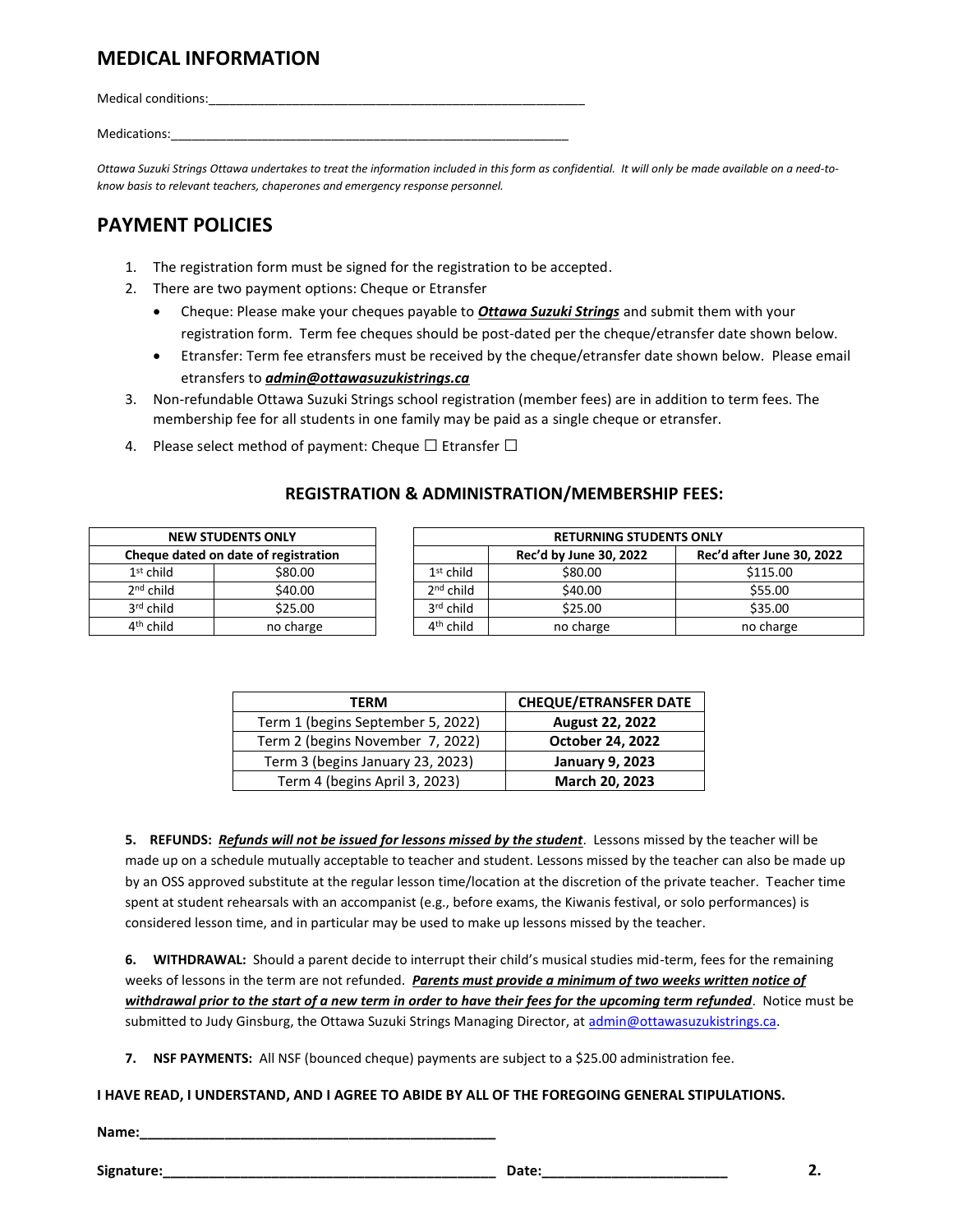# **PHOTO & VIDEO RELEASE**

From time to time, Ottawa Suzuki Strings activities are photographed or filmed for publicity purposes. In the event that the student named above is recognizably depicted in such images, I consent to their use by Ottawa Suzuki Strings in its brochures, web pages, press releases and the like. Names of students are not mentioned.

Agree □ Disagree □

## **GENERAL POLICIES**

- 1. Application for the student named above to participate in the program of Ottawa Suzuki Strings during the 2022 - 2023 school year is made with my consent.
- 2. I agree not to hold Ottawa Suzuki Strings, its parent volunteers, staff or Board of Directors responsible for any loss, injury or accident incurred by the student named above in connection with participation in classes, rehearsals, performances, or social events sponsored by Ottawa Suzuki Strings. This agreement extends to the Stellae Boreales and Junior Performance Group retreats, to any retreats or workshops scheduled as part of the school year in the National Capital region, as well as the periodic "outreach performances" by Ottawa Suzuki Strings' ensembles in schools, businesses and other venues in the City and region.
- 3. **CODE OF CONDUCT**: Ottawa Suzuki Strings strives to provide its students with a safe and secure environment, and one that is conducive to a productive and enjoyable learning experience. Students are expected to respect Ottawa Suzuki Strings' Code of Conduct. Parents are ultimately responsible for the behaviour of their minor children and are expected to help them understand and respect Ottawa Suzuki Strings' Code of Conduct.
	- a. **Attendance**:
		- Players are expected to be at all rehearsals and performances. Although unforeseen absences due to illness or family emergency are unavoidable, members must make every effort to inform the conductor or group class teacher of anticipated absences as far in advance as possible.
		- Parents of students under 11 years of age must generally be present at all private lessons and all group and enrichment classes. In cases where two or more children in the same family have classes at the same time, or where an OSS activity (such as volunteer activity) means that the parent cannot be present, then a parent attending the class must specifically be asked to take responsibility for the child, particularly in the case of an emergency evacuation, or, for example, should the child need to be accompanied to the bathroom. The parent must ensure that the Group Class rep knows where they can be found.

### **b. Punctuality**:

Players should arrive for scheduled rehearsals and performances in plenty of time to set-up, tune-up and psych-up. For most players, this will mean arriving for rehearsal at least 15 minutes early and being ready for the class to begin 5 minutes before the start. Conductors/teachers will normally set an earlier arrival time for performances.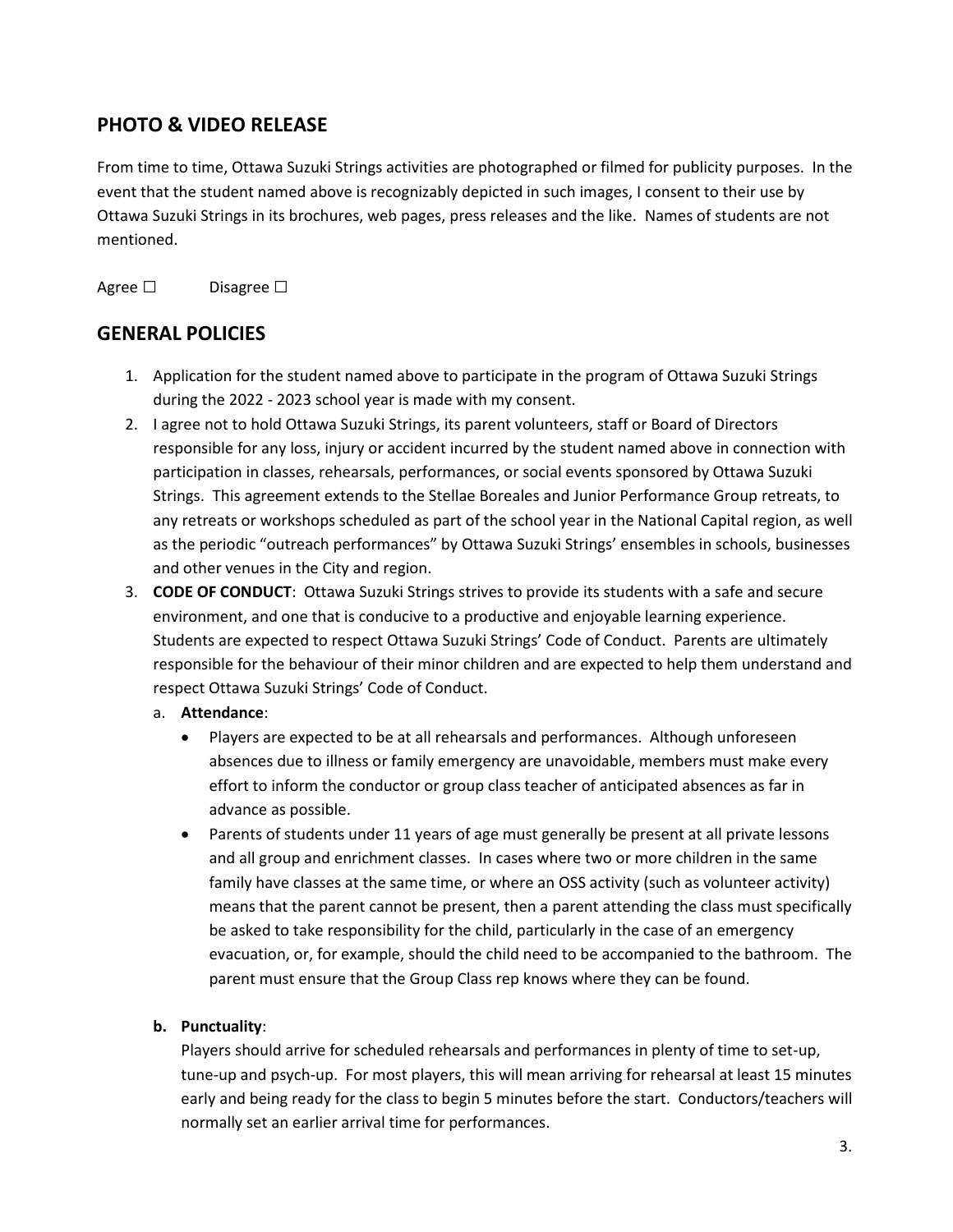#### **c. Behaviour**:

- Students will conduct themselves in a manner that contributes to a safe and nurturing environment, conducive to a productive and enjoyable learning experience.
- Fellow students, teachers, and parent volunteers are to be treated with respect and courtesy at all times.
- Aggressive or provocative behaviour will not be tolerated. Players are to be attentive to the directions of their coach or teacher during rehearsals, and to exercise self-control before and after group classes or rehearsals and during breaks so as not to disturb others.
- Students will not engage in "rough-housing," malicious pranks or other activities that endanger their own safety or that of their fellow students.
- Parents of a child engaging in disruptive behaviour should remove their child from the class until the child has agreed to behave properly.
- **4. PROPERTY**: Students must show due regard for the property of Ottawa Suzuki Strings, the facilities used for rehearsals and performances, and the personal effects of other students. In particular, they must not touch the violins of other students without their permission. Students, or the parent/guardian of students younger than 18 years of age, will be held financially responsible for willful property damage.
- 5. **CONTROLLED SUBSTANCES**:The consumption of alcohol or other controlled substances by the student while participating in OSS activities will be grounds for expulsion from Ottawa Suzuki Strings.
- 6. **RESOLUTION**:
	- Behaviour contrary to this Code will first be brought to the student's attention by the relevant teacher, chaperone or parent volunteer. If such behaviour continues, if the student is younger than 18 years of age, the Duty Officer will contact the student's parent or guardian. Serious or repeated breaches of the Code will be referred to the Board and may be cause for expulsion from Ottawa Suzuki Strings.
	- I have read and understood Ottawa Suzuki Strings' Code of Conduct above. Furthermore, I agree to indemnify Ottawa Suzuki Strings and assume all responsibility for any damage to property or persons resulting from any breach of the Code.
- 7. **RECORDINGS**: Ottawa Suzuki Strings' performances are sometimes recorded and the resultant CDs or DVDs made available for either purchase or distribution. I consent to such use of recordings of any Ottawa Suzuki Strings sponsored performance in which the student named above may take part. I further acknowledge that the student waives any claim to copyright in any part of any such recording, and waives any claim to any royalty or other financial consideration based on such participation.

#### **I HAVE READ, I UNDERSTAND, AND I AGREE TO ABIDE BY ALL OF THE FOREGOING GENERAL STIPULATIONS.**

**Signature of Parent (or student if over 18):\_\_\_\_\_\_\_\_\_\_\_\_\_\_\_\_\_\_\_\_\_\_\_\_\_\_\_\_\_\_\_\_\_\_\_\_\_\_\_\_\_\_\_\_\_\_**

**I HAVE READ, I UNDERSTAND, AND I AGREE TO ABIDE BY THE CODE OF CONDUCT.**

**Signature of student if 11 years of age or older:\_\_\_\_\_\_\_\_\_\_\_\_\_\_\_\_\_\_\_\_\_\_\_\_\_\_\_\_\_\_\_\_\_\_\_\_\_\_\_\_\_\_** 4.